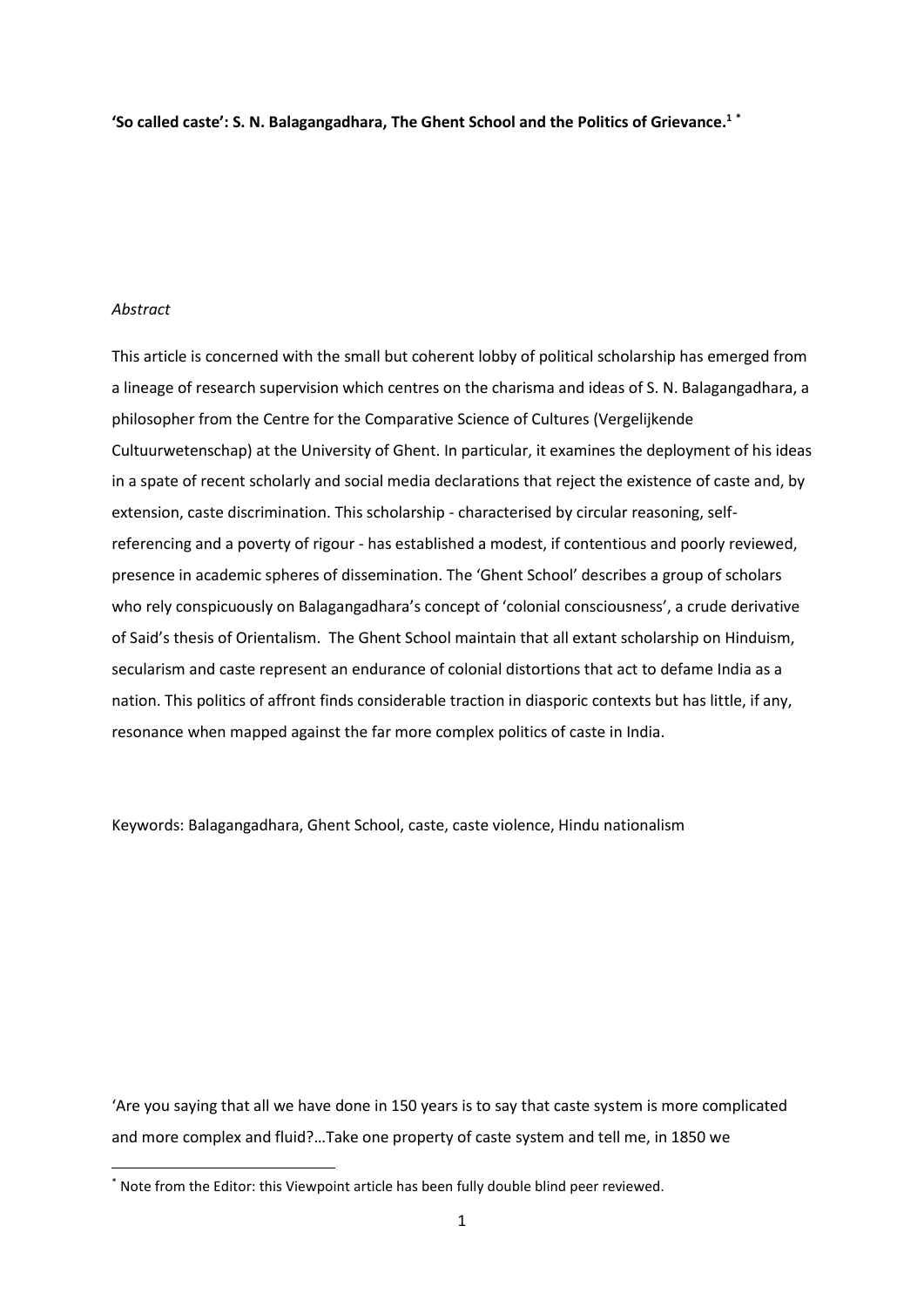understood this property in this way, fifty years later we understood this property in this way and currently we understand this property in this way, and show me the progress clearly.'

'I cannot give a sensible answer to a stupid question'.

Verbal exchange between Dunkin Jalki and Chris Fuller, Caste: Critiquing Colonial and Contemporary Constructions, Oshwal Centre, UK. 5 April 2014.

The uncomfortable exchange between Dunkin Jalki and Chris Fuller exemplifies the discordance between existing scholarship on caste and that asserted by a group of scholars whose ideas rotate around the work of S. N. Balagangadhara. The Ghent School is distinguished by their reliance on Balagangadhara's concept of 'colonial consciousness' in order to argue that most Anglophonic scholarship on India propagates colonial-era misrepresentations and distortions. Scholars who historicise Hinduism or use the term as a meaningful (if hugely variant) category of analysis, stand accused of succumbing to the distorting mythologies generated by Europeans. Ghent School scholarship is characterised by repetition, a poverty of rigour and a plaintive self-definition as a voice marginalised by dominant, anti-Indian orthodoxies. The UK legal academic, Prakash Shah, has made extensive use of Balagangadhara's work to contest the inclusion of caste as a cognisable category of discrimination in the UK Equality Act. This article does not take a position on whether or not caste discrimination should be recognised in UK law. Instead, it explores the characteristics of the work of the Ghent School, its appeal for a Hindu chauvinist politics and, in particular, its singular position on caste.

### **S. N. Balagangadhara and the Ghent School**

Balagangadhara's monograph, *The Heathen in his Blindness*, was published in 1994 by E J. Brill and re-published in India by Manohar in 2012. The monograph sets out, at some length, the manifesto that recurs throughout the work of scholars associated with Balagangadhara's supervision at the Centre for the Comparative Science of Cultures and its satellite centre in India, the Centre for the Study of Local Cultures (CSLC) at Kuvempu University at Shimoga in Karnataka. The singular and central thesis is that understandings of Indian religion generated by European contact with South Asia from the sixteenth century onwards were entirely determined by a particular set of post-Enlightenment European preoccupations and, in particular, Protestant Christian thought. These understandings are more than constructions of colonial knowledge; they are manifestations of what Balagangadhara labels 'colonial consciousness', a psychological and epistemological condition that underlies and continues to determine understandings of India and, in particular, Hinduism (Sharma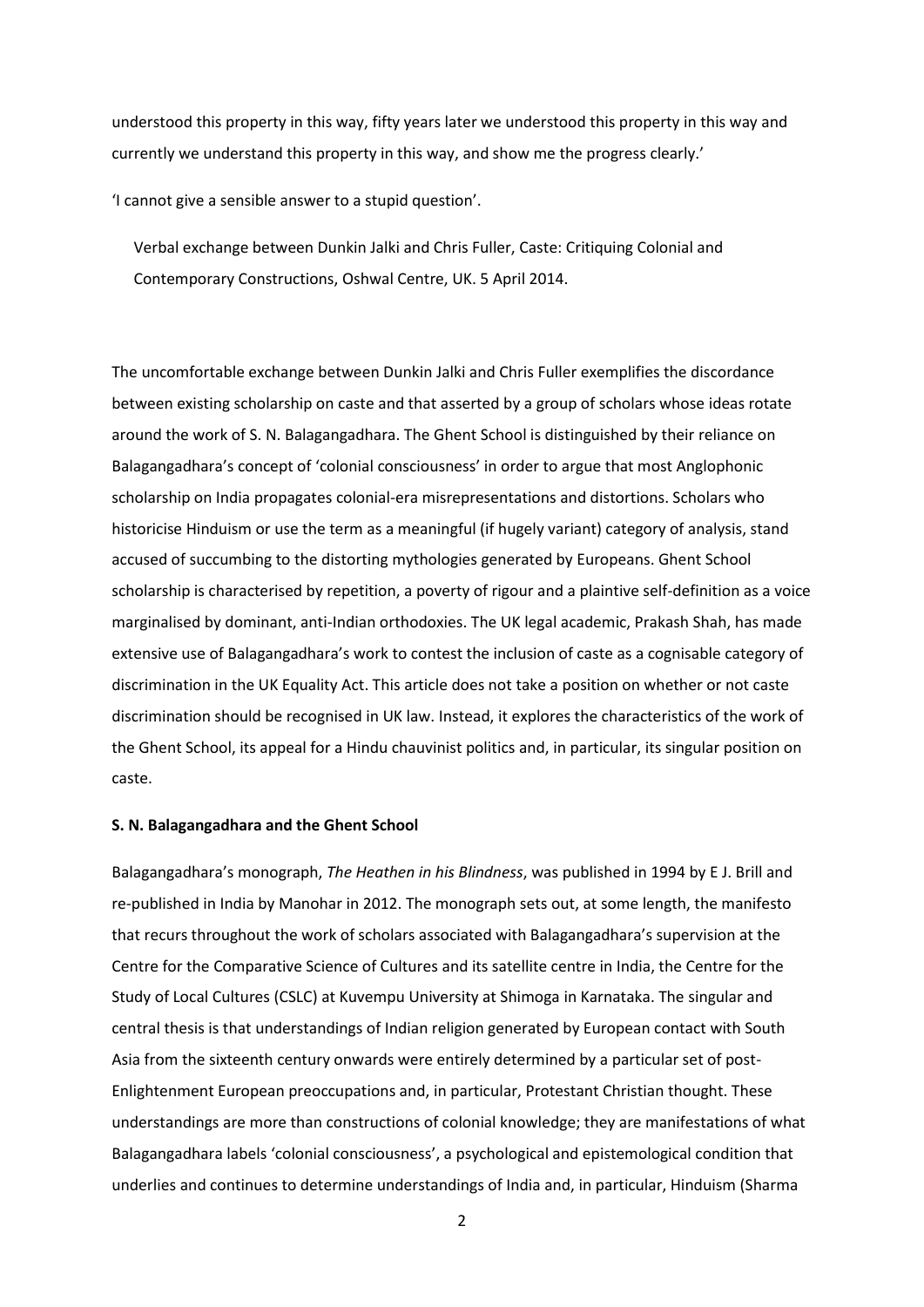2017). *The Heathen* is not a text about Hinduism or Indian religion (a category which barely acknowledges Islam) but a refutation of the solidity of any and all categories that have emerged in the English language and through the conventions of scholarly discussions, to describe and think about religion in India. One reviewer of *The Heathen in his Blindness* pointed out that for a text whose principle subject is Indian religion, Balaganadhara has very little of substance to say about it; only twenty-five pages of a book of over five-hundred pages actually concerns itself with any Indian tradition (Larson 1997). The subsequent work of Balagangadhara and his students has repeated and elaborated this core thesis to argue that certain, recurring, categories of study used in India – Hinduism, caste, secularism - are the result of European 'experience', distortions generated by the lens of Protestant Christianity. Against evocations of complexity in Indian history, the idea of 'colonial consciousness' offers a compelling and singular simplicity.

Balagangadhara's work on religion and Hinduism occupies an extreme position within an existing field of scholarly discussion on the nature and definition of Hinduism as a category of devotional practice, philosophy and social organisation. Scholars of religion have explored the myriad relationships through which Hinduism was (variously) reconstituted, imagined and invented as a literary, ritual, theological and political subject during the colonial intervention (Lorenzen 2006, Oddie, 2006 Pennington 2005, Smith 2002). Balagangadhara's work has only a glancing engagement with this diverse body of scholarship, referring to it selectively in order to argue that, 'the line between the Christian missionaries guided by their religious beliefs and the modern day anthropologists guided by their "sciences" appears continuous and unbroken' (Balagangadhara 1994, 114). At its best, this scholarship traces out the early-modern, European epistemes through which encounters in India were distilled. Raf Gelders' 2009 article, 'Genealogy of Colonial Discourse: Hindu Traditions and the Limits of European Representation', richly maps the pre-Renaissance and Reformation ideas to which late-eighteenth and nineteenth century constructions of Hinduism owed a largely unrecognised debt. Gelders traces the changing textual understanding of Hinduism from being an extension of, to a perversion of Christianity. The reduced status of Brahmans who came to be regarded as a corruptive religious elite, as 'crafty friars and priests', in these texts is central in much of the work of the school (Gelders 2009). An existing corpus of scholarship considers the degree to which Hinduism can, in particular contexts, be understood to be a creature of the European imagination. What is distinct in the work of the Ghent School is the extension argument that is made: that Hinduism, as a western fantasy, cannot be the subject of meaningful analysis. This argument is pursued in another publication, one that uses similar materials, co-authored by Gelders and Balagangadhara and published in 2011. This second article extends the argument to conclude that early modern European texts provided the blue-print for all subsequent scholarly knowledge of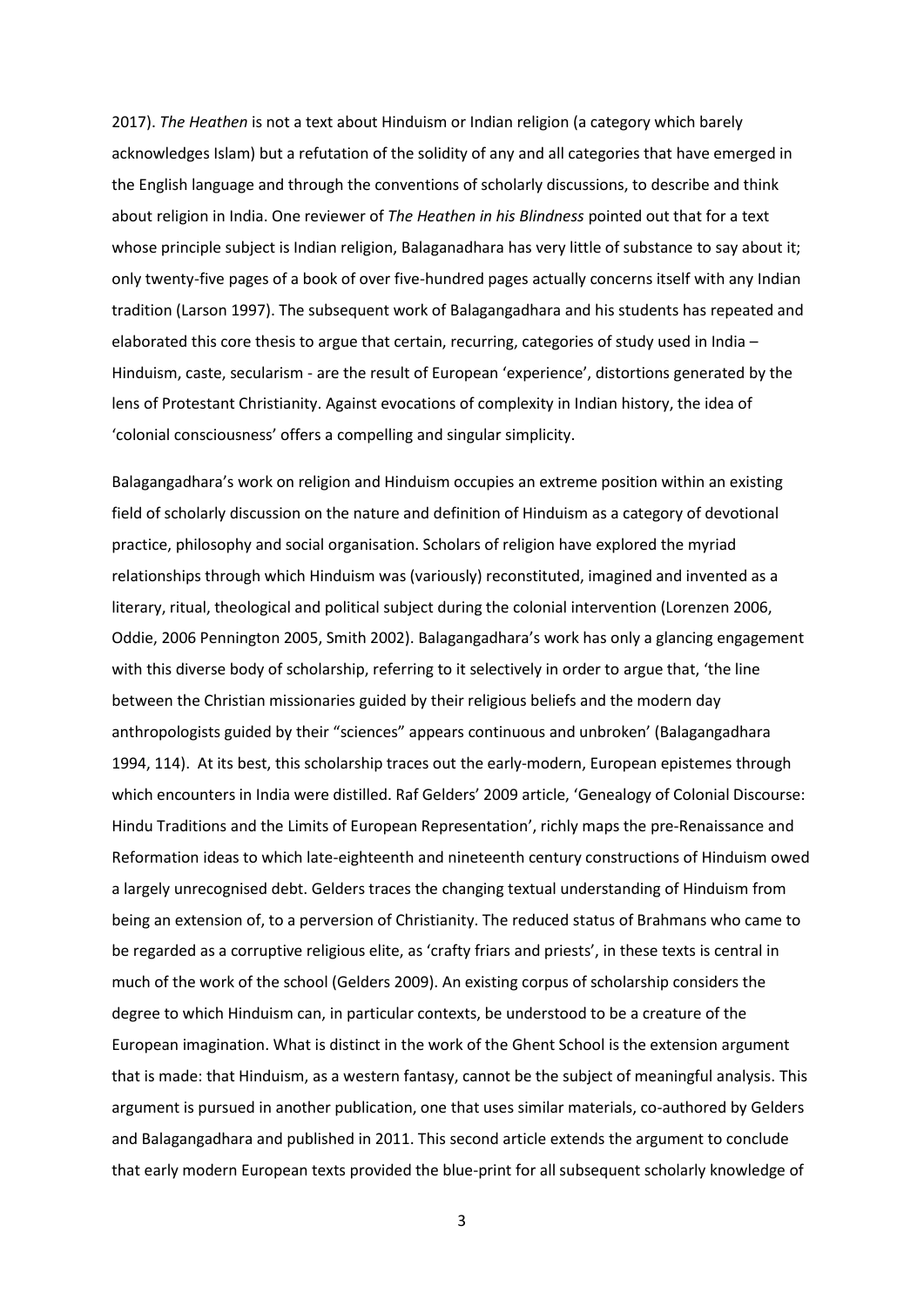Hinduism. For example, following a translation of a mid-sixteenth century letter written by Francisco Xavier describing Brahmans as 'the biggest liars and impostors that ever existed', the authors add that 'the vision of the Brahmins as it emerges in this work has not been altered to this day' (Gelders and Balagangadhara, 2011, 112). As sole author of the earlier article, Gelders reminds the reader that colonial formulations of caste had a pre-modern, and specifically European, epistemological genealogy that is often ignored or eclipsed by the modern Historian's tendency to emphasise, 'colonial necessities or the demands of modernity' (Gelders 2009, 589). The second, co-authored, article skips over the eighteenth to twentieth centuries to argue that contemporary analysis is entirely determined, and therefore rendered fallacious, by its pre-modern antecedents.

Balagangadhara's recurring thesis of 'colonial consciousness' bears an immediate and superficial resemblance to Edward Said's *Orientalism*, a text that was first published in 1978 and which finds no mention in the text or bibliography of *The Heathen in his Blindness*. Like Said, Balagangadhara is interested in the means by which the broadest, and most enduring, understandings of India, and in particular Indian religion, were framed and populated by western preoccupations. However, Balagangadhara has explicitly rejected any relationship between his own and Said's theses in what appears to be wilful misunderstanding of Said's thesis: 'if we believe Said, … [Orientalism] has no impact on the growth and development of the social sciences' (Balagangadhara and Keppens 2009, 57; see also Balagangadhara 2012, Gelders and Balagangadhara 2011).

While the Ghent School rejects the credibility of existing scholarship on Hinduism, it is equally dismissive of the possibility of a public or political realm beyond or distinct from religion: the 'secular'. According to Balagangadhara, secularism is an expression of Protestant Christianity's positioning of its own tacit dominance. Jacob De Roover, his student and now faculty member at Vergelijkende Cultuurwetenschap, argues that the word has no analytical legitimacy in Indian politics and is, therefore, a redundant category of analysis (de Roover 2015). To evoke the secular in India, as either a reality or ideal, is to affirm and accept that enduring dominance of western epistemologies and, in doing so, affirm one's own 'colonial consciousness'. Scholars of India are, therefore, damned if their research is concerned with devotional and social expressions of the sacred, and damned if it is not. One might observe that the mere existence of the debate about secularism in India, and the very obvious and diverse iterations of the term in a host of linguistic, scholarly, political and social contexts, would make its discursive expulsion meaningless as well as impractical.

Authors associated with the Ghent School repeat, *ad nauseam,* what most scholars of religion and history regard as axiomatic: that scholarly terms and categories must be subject to critical reflection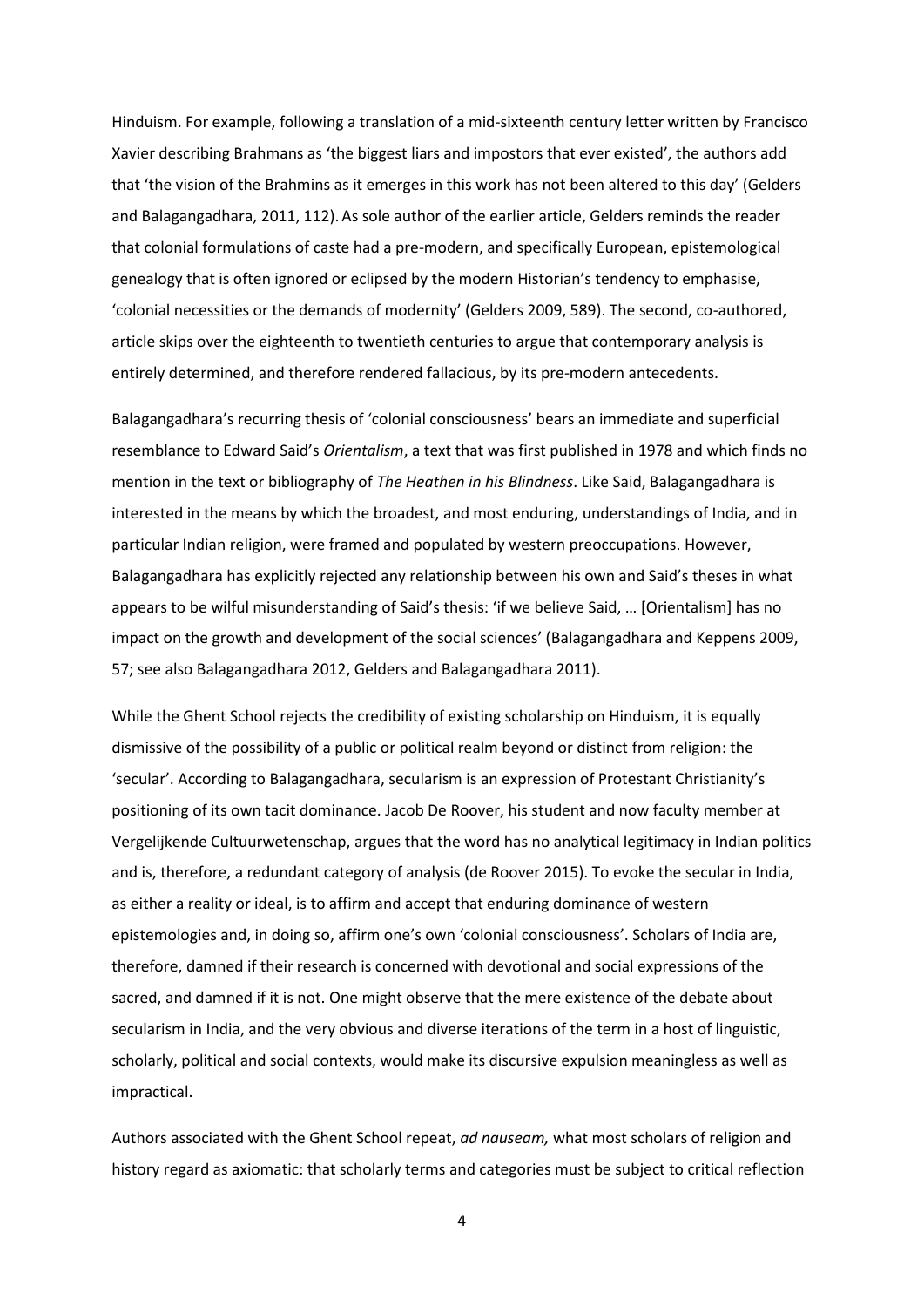and rigorous definition. The Ghent School, in contrast, cultivates a tone of absolute certainty, underwritten by a tacit suggestion that some alternative, more authentic, method of analysis, and by extension Indian selfhood, exists. 'Because of the event of colonialism, Indians lost trust and faith in their own traditions'… colonialism severed, 'our links to the land, to our past and indeed to knowing who we were' (Balagangadhara quoted in Jalki 2018). Beyond these nebulous evocations of a more authentic Hindu identity, the Ghent School offer no new scholarly insight or innovation. Instead, the sum of the their argument is that Hindu selfhood has experienced a double violation, first at the hands of European colonialism and, secondly, at the hands of an intellectual class who maintain the presumptions of colonial rule. The Ghent School does not seek to understand the entangled and complex histories of European-Asian interaction but to reduce that past to an axiom: that all scholarship on India is not only wrong, it represents a conspiracy of defamation on a global scale. What is offered is a politically resonant and adaptable argument: that there exists a perpetual cultural and epistemic attack on India generated from abroad and from within Indian scholarly institutions. The next section of this article considers the political currency of this refusal by examining a recent deployment of this argument to argue that caste, and any associated claim, is nothing more than a manifestation of 'colonial consciousness'.

## **The Ghent School and Caste**

There is a substantial, and diverse, scholarly literature that explores the histories of and the social, cultural and political inflections of caste in contemporary India. Historians, influenced by the anthropologist and historian Bernard Cohn, have explored imperial ethnologies that used caste to create rigid codes of identity and the social responses elicited by those scholarly-bureaucratic formulations when they were enacted by census operations or legislation (Appadurai 1988, Cohn 1996, Dirks 2001, Inden 1986, Samarendra 2011). Sociologists and anthropologists have developed reflexive understandings of caste as a living dynamic in Indian society, a property that responds to its definitions in bureaucratic and political realms and is also constructed by everyday relations of kinship, gender, employment, ritual or sociality (Chakravarti 2001, Chandra 2009, Fuller and Haripriya Narasimhan 2014, Mosse 2012, Nagaraj 2011, Rawat 2012). Balagangadhara and his followers quote occasionally and selectively from this scholarship but quickly segue from it to maintain the mantra that caste represents a projection of the European imagination and that the use of the term 'caste' as descriptive of any reality in India is an expression of 'colonial consciousness'. Perhaps most revealingly, the Ghent School refuses any and all engagement with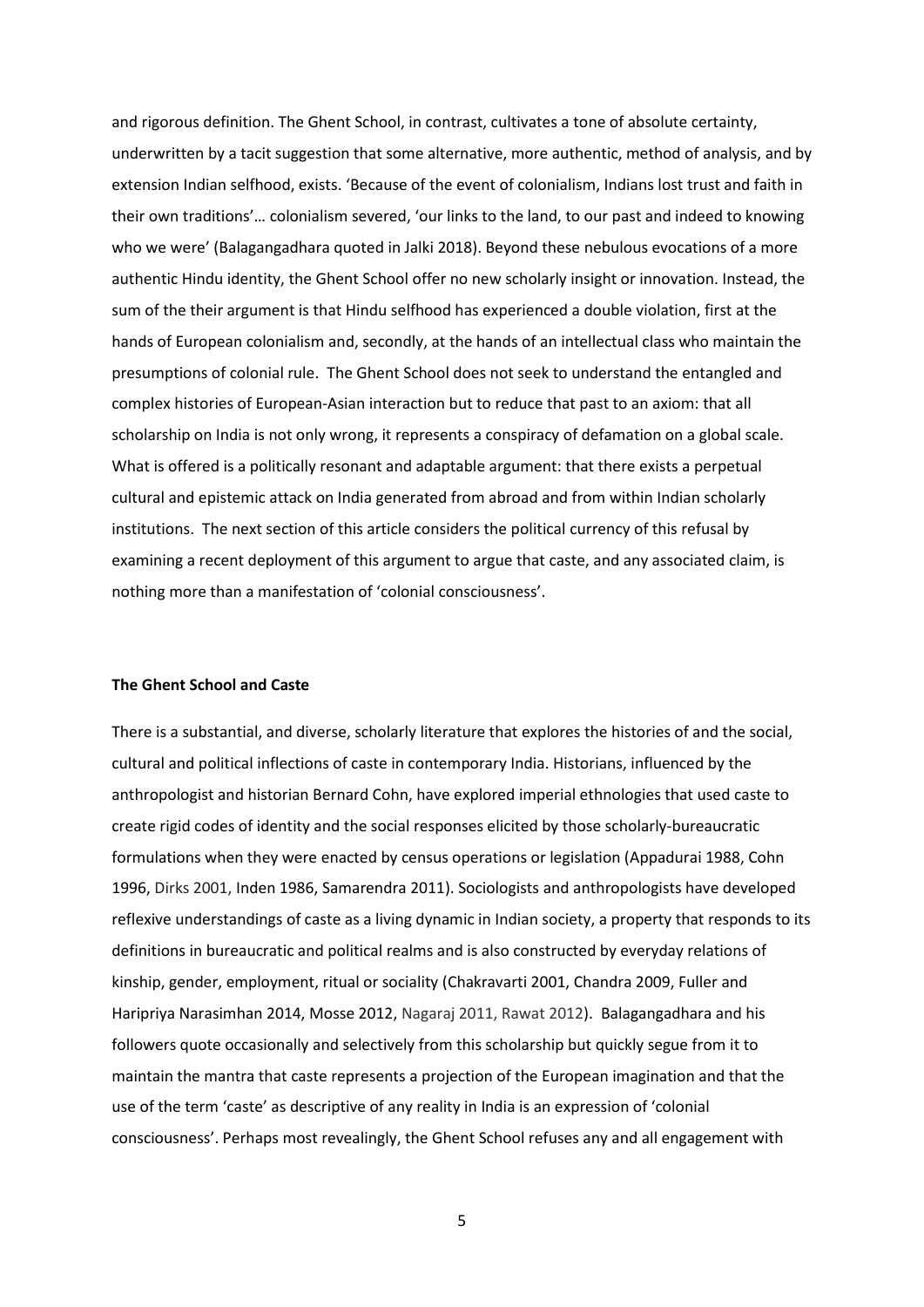scholarship that explores community and identity in pre-colonial religious, cultural and social contexts (Gandhi 2017, Nicholson 2010).

A 2009 article by Balagangadhara and Marianne Keppens published in *Interventions: International Journal of Postcolonial Studies* is illustrative of the Ghent School's position of caste and sheds some light on the dangers of an apparent preference in some postcolonial scholarship for intellectual suggestion over rigour. The article is concerned with the type of interrogation of colonial knowledge claims that form one of the most well-established habits of postcolonial scholarship. However, Balagangadhara and Keppens go further than simply interrogating a colonial claim to knowledge. Hinduism and the caste system, they state that 'neither before nor after colonialism do such entities or phenomena exist' (Balagangadhara and Keppens 2009, 64). The means by which the article presents the current state of scholarship on caste and the manner in which their argument is situated within postcolonial scholarship is questionable. Only one scholar, Nicholas Dirks, is cited in the simplistic description of how the idea of caste was produced by 'the British…going-about with the Indians' (Balagangadhara and Keppens 2009, 64). Neither is the breadth of ideas and methodologies associated with the 'postcolonial' any more clearly defined. The bibliography of the article contains thirty-two references to a range of prominent texts, for example, by Sumit Sarkar, Arif Dirlik, Gyan Prakash, Leela Gandhi and Robert Young. However, there is little, if any, reference or even affinity between the tenor of this scholarship and the article's arguments. Only three specific references to authors other than Said and Balagangadhara are made in the body of the text. The authors' conclusions, that caste has no social reality in India, ranges very far from the interrogation of caste as a bureaucratic or scientific category employed by the colonial state. The statement made in the article that 'some postcolonial thinkers' believe that 'the British created Hinduism as a religion in India the way they created the Indian Civil Service' is not supported by a single reference to published work (nor could it be). Nowhere, beyond Balagangadhara's influence, is such a reductive and inappropriate comparison made, it is certainly not made by a single author listed in the article's bibliography, save by Balagangadhara himself. When contacted about the lack of specific evidence provided for such an extreme treatment of Indian history and, in particular, the corollary statements made about caste, the current editor of the journal, Robert Young, responded that the matter was one of editorial judgement and referencing convention; of 'whether every assertion an author makes should be referenced'.<sup>2</sup> This response is either innocent or indifferent to resonance of the argument being made. To extend an argument about the scientific, literary, political and social construction of racial and gender identities to claim that gender and race have, therefore, no social or lived - reality would be politically intolerable. Arguably, if Balagangadhara and Keppens were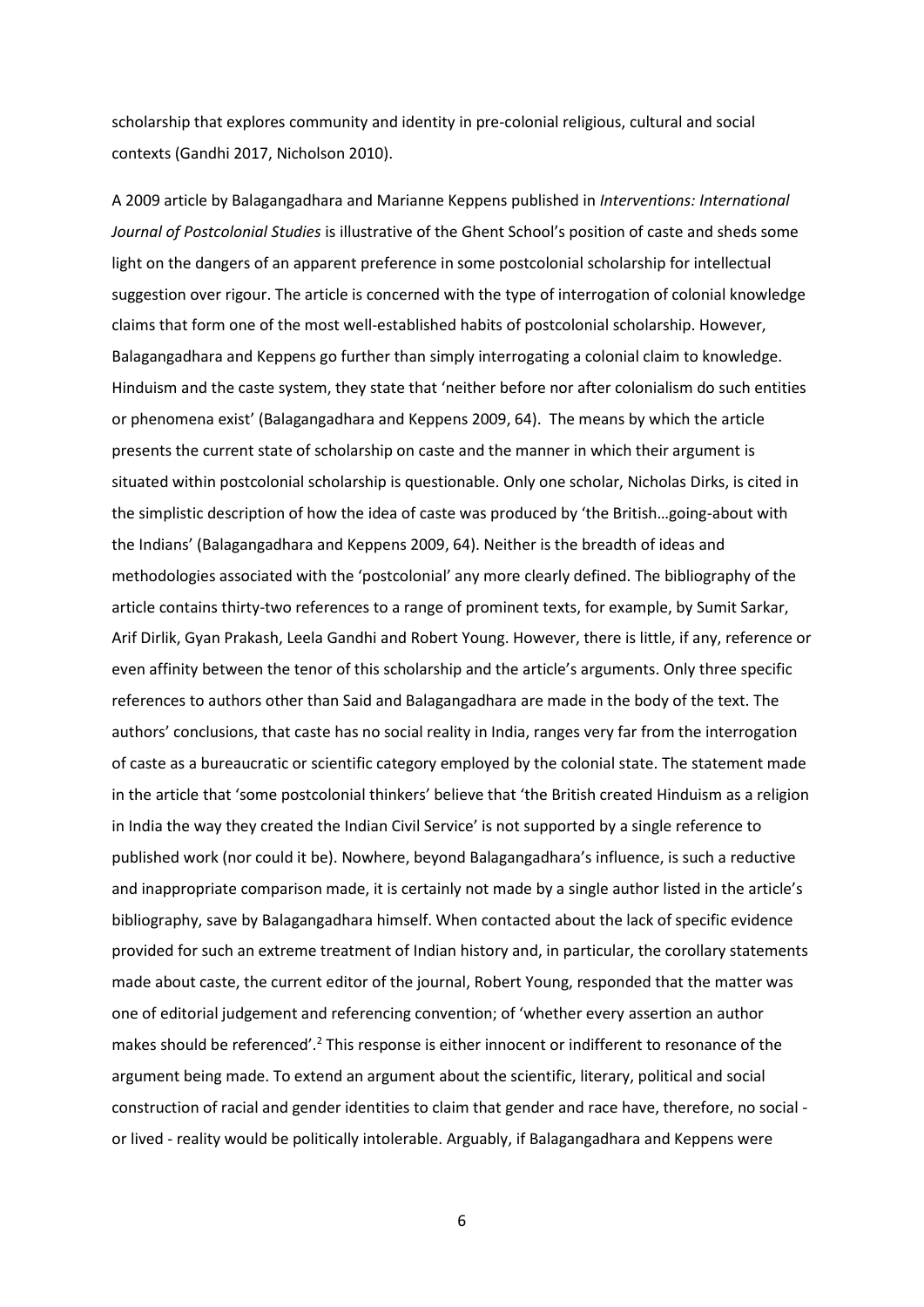trading in categories more familiar to the western imagination, their article would never have made it into print, not least in a journal like *Interventions.* 

According to Martin Fárek in his paper presented at the, 'Caste: Critiquing Colonial and Contemporary Constructions' conference organised by Prakash Shah in 2015, caste is nothing more than a 'cultural misunderstanding' created by colonialism and perpetuated by Western scholars and reproduced by Indian scholars entirely unaware of 'their own society' (Fárek 2015). In a 2015 article Balangadhara's students, Jakob de Roover and Sarah Claerhout, argue that no association between Hinduism and caste exists beyond the judgmental imagination of the western mind. The caste system, is 'an experiential entity internal to the cultural world of the West' that 'is not present in the way Indians experience their own society and practices' (de Roover and Claerhout 2015, 19). The argument accepts that 'injustice, violence, or discrimination between and among different jati's [sic]' existed in pre-colonial India though point is dropped without examination in order to build the argument that caste is entirely an invention of the 'Protestant-Christian' imagination, imposed in order to make sense of an apparently chaotic and repellent faith: Hinduism (de Roover and Claerhout 2015, 19).

The purported existence of the caste system is ascribed two significances. First, that it was, and remains, predicated on the inaccurate presumption of a singularised elite - the Brahmins - whose interests it served; and secondly, the employment of caste as a category has one, unambiguous, purpose: it is a 'damning moral assessment' of Indian society (de Roover and Claerhout, 2015, 15). The claim that a caste system exists, Balagangadhara argues, is a concerted accusation of immorality made against India that has now been digested inside and outside of India. The hierarchies of caste, and its attendant corruptions, are 'a social order…[that]…makes immorality obligatory' (Balagangadhara, Bloch and de Roover 2008, 13). To accept that caste exists as a principle of social organisation in India is to assert 'the absence of ethical thinking in the Indian traditions' and the fundamental immorality of any and all Hindus (Balagangadhara, Bloch and de Roover 2008, 24).

Elaborations made of this central dogma has drawn rebuttals (Sharma 2017). In 2013, the work of scholars at the Centre for the Study of Local Cultures (CSLC) at Kuvempu University at Shimoga in Karnataka attracted rebuke after Balagangadhara claimed that medieval Kannada Vachana literature does not contain significant criticisms of caste hierarchy (Chopra 2017, Gurukkal 2014). The centre was established in 2007, and funded by the Flemish Interuniversity Council, as a collaboration with Research Centre Vergelijkende Cultuurwetenschap. One of the aims of the centre was to support 'innovative research on local problems of caste/inequality and pluralism/conflict'.<sup>3</sup> The conclusion of this research appears to be the denial that caste ever really existed as a 'local problem'. Dunkin Jalki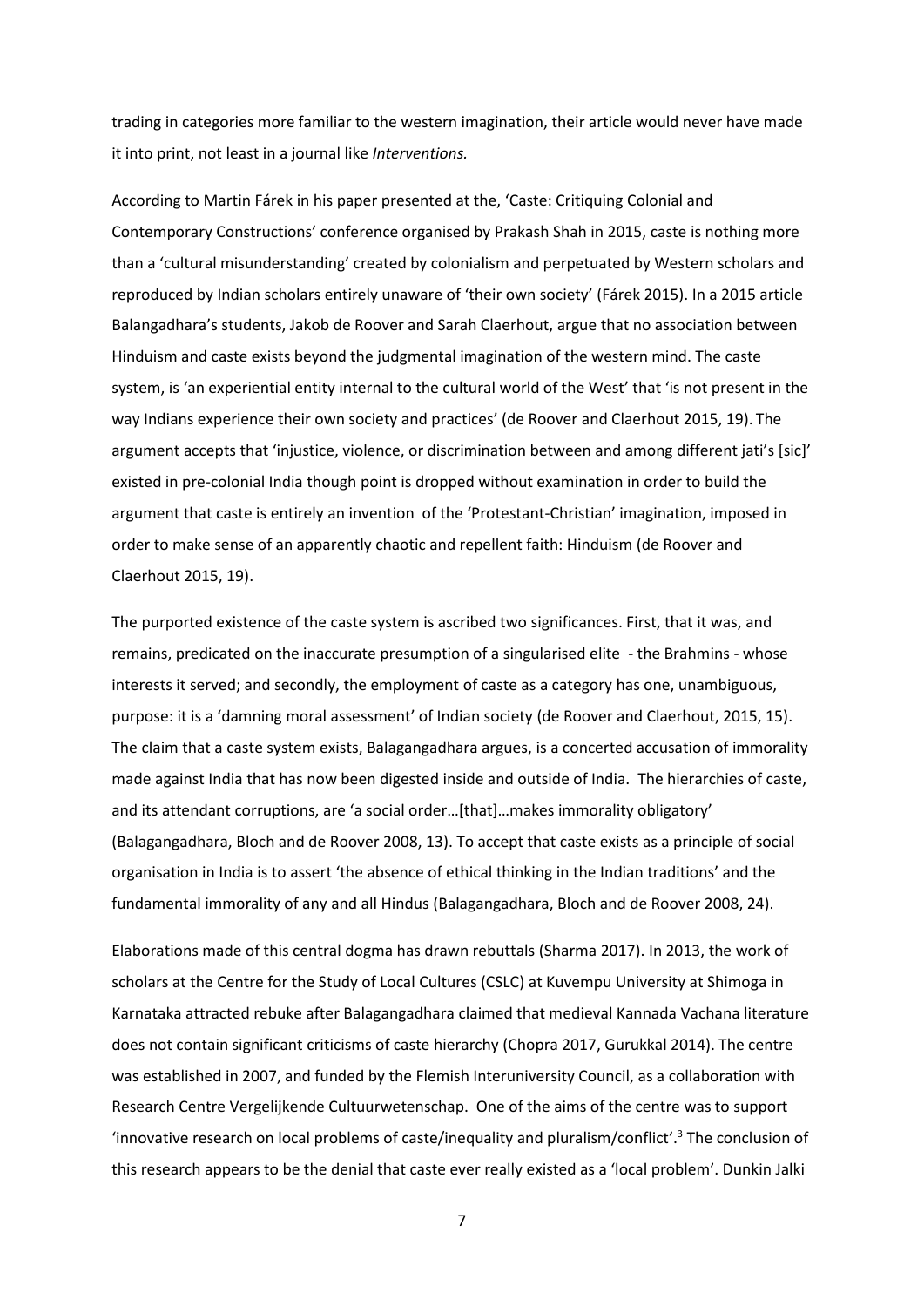has continued to pursue the argument that Vachana texts should be understood as primarily spiritual and that their interpretation as texts that criticise social hierarchy is a twentieth century distortion predicated on an understanding of India as being particularly beset by 'social problems' (Jalki 2018).

Balagangadhara's thesis on the non-existence of the caste system has found purchase, and amplification, in a UK-based debate about whether caste discrimination should be made part of the UK Equality Act of 2010 (Dhanda et al 2014, Dhanda 2017). The chief academic opponent of the inclusion of caste British legislation is Prakash Shah, a legal scholar at Queen Mary University in London, who has made extensive use of Balagangadhara's work. Shah has written extensively to identify the organisations who support the inclusion, and to question the ethnographic materials prepared to provide evidence for caste discrimination in the UK (Shah 2017, 2015). Under Balagangadhara's influence, Shah's argument has broadened from being a UK-specific socio-legal one to become a more general and absolute refutation of caste as the invention of colonial, and in particular Christian missionary, activity in South Asia. Following Balagangadhara, Shah claims that caste, both the word and the phenomenon it is purported to describe, dwell only within a colonial version of Indian society (Shah 2015, Fárek et al 2017).

These arguments are expanded and developed in a recent publication that marries the UK debate on anti-discrimination legislation with a more generalised argument about caste. *The Western Foundations of the Caste System*, edited by Martin Fárek, Dunkin Jalki, Sufiya Pathan and Prakash Shah, sets out to expose 'the Western and Christian roots of the so-called caste system' (Fárek et al, 2017). The book is a comprehensive refutation of the idea that 'caste' is a meaningful historical or sociological category. Different chapters of the book elide the vast field of scholarship on various versions, properties, contexts, histories and understandings that relate to 'caste'. The introduction fixes Balagangadhara's insights as the theoretical foundation, or rather the determining spirit, or the whole book. An unpublished ethnographic report by Balagangadhara on 'assumptions about the caste system' in Karnataka makes explicit their scepticism towards the existence of caste as a meaningful index of discrimination:

almost all the discussions about the 'caste system' refer to or narrate (i) stories of discrimination about water wells; (ii) physical beatings; (iii) denial of entry into the temples; and (iv) 'untouchability'. (It is not clear what the latter is about though.)...In discussions it is never clear whether (a) the above four aspects are the empirical properties of 'the caste system' or whether (b) they are the causal consequences of 'the caste system.' If they are empirical properties, we need to ascertain whether they are the constitutive properties of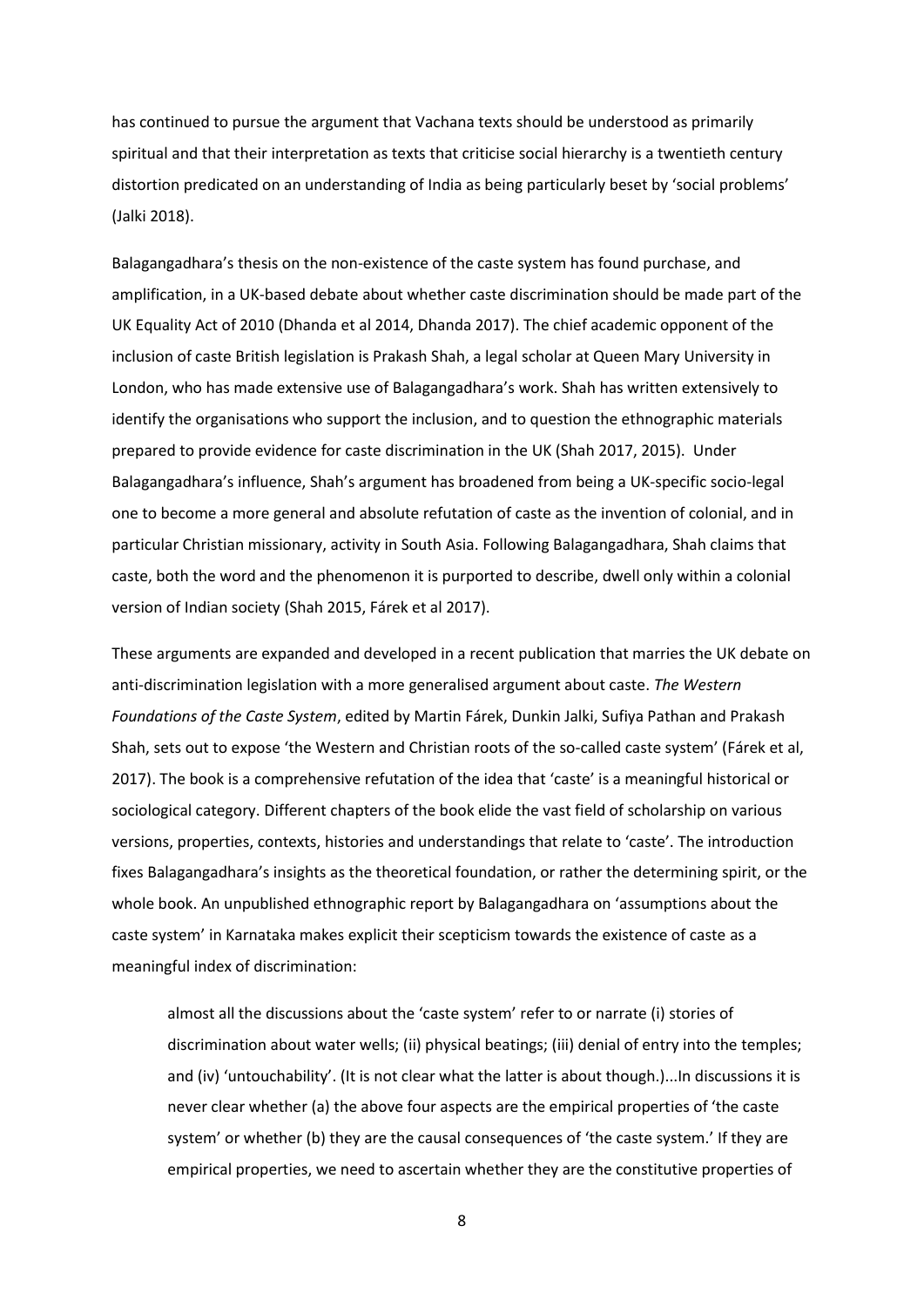the system or not. If they are constitutive properties, then the condemnation of 'the caste system' based on these properties could be justified. If they are, by contrast, secondary (or not necessary) properties, then the discussion will have to take an entirely different route. (quoted in Fárek et al 2017, 13-14).

The distinction made between 'properties' and 'consequences' is pure sophistry. The authors demand that the caste system displays the very purposeful, prescriptive solidity that he accuses others of, wrongly, assuming to exist. This demand for empirical certainty is echoed when the authors bemoan the absence of stable, empirical information about caste:

What is the basic unit of the caste system? Jati? Varna? What constitutes this basic unit? Employment/race/ethnicity/nationality? What are the fundamental properties of this basic unit? How are the units related to each other? Or what forms the organising principle of the 'caste system'? How did this system come into being? What sustains it? How does it resist the relentless attempts to destroy it? What does this system serve to

protect? (Fárek et al, 2017, 12)

In the absence of answers to these 'foundational questions', the authors argue, none of the scholarship that has amassed on caste can be considered anything other than evidence of the continuation of colonial consciousness (Fárek et al 2017, 19). The writings of the Ghent School repeat *ad nauseam* a common rhetorical formula. Having described what is purported to be the dominant view of a particular category, they question the evidence that exists to support its absolute, undeniable existence in the specific form in which it has been described. The Ghent School demand evidence of a non-contextual existence for a set of phenomena that all critical scholars have laboured to argue can only be properly understood *in* specific contexts. Lacking evidence that caste has a single, supra-definition that can apply in any and all contexts, the Ghent School argue that caste must be something else; that something else being a malignant figment of the western imagination that is animated by opportunistic purveyors of 'identity politics'. Jacob De Roover's novel spin on the usual argument proposes that caste is nothing more than a projection of European, anti-Semitic preoccupations.

Since there is no political or religious authority that imposes explicit caste laws, it must concern violation of a different kind of rule: the kind that states moral obligations. In other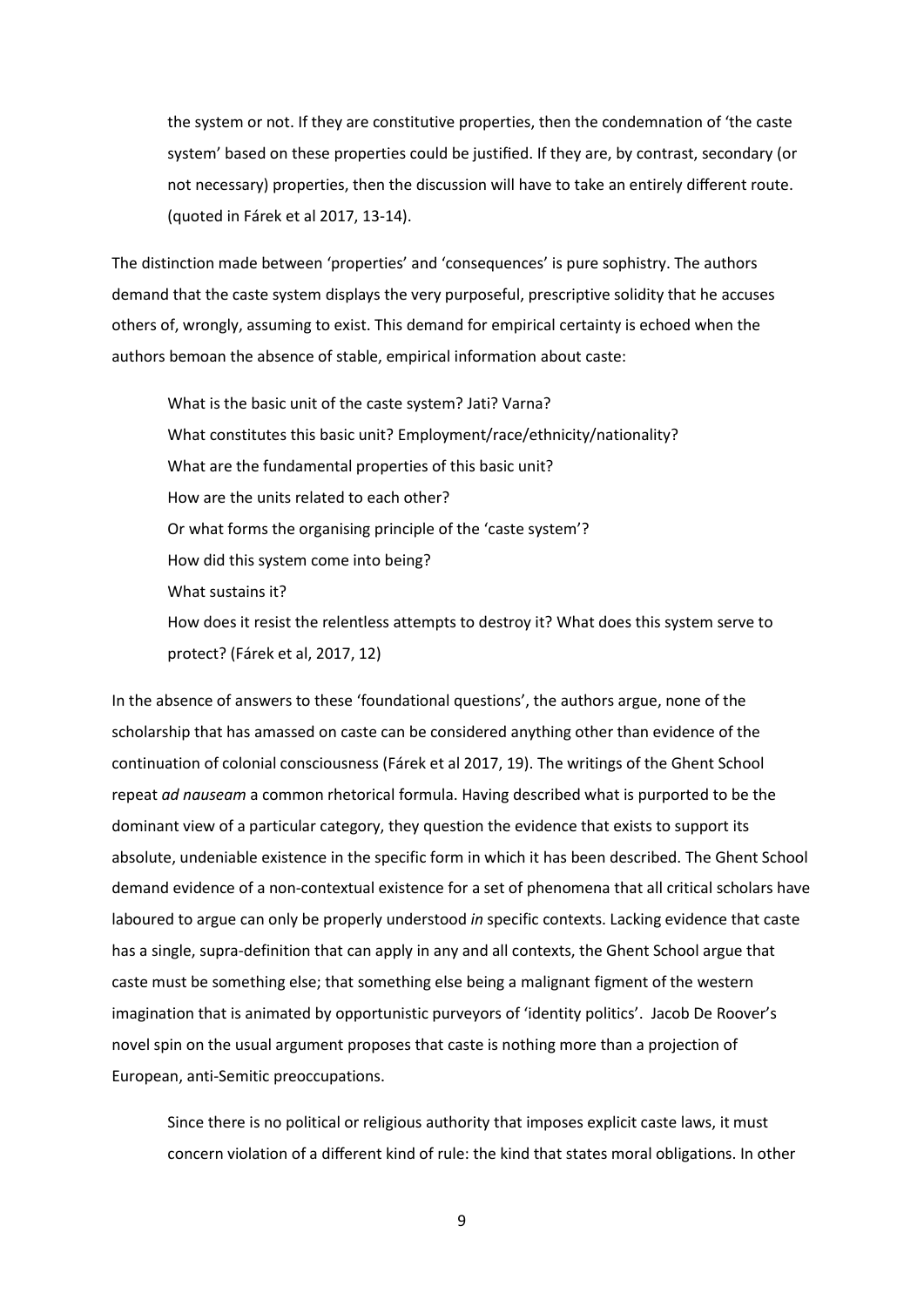words, according to the dominant discourse about caste, these odious practices must be manifestations of the principles that constitute the caste system. As Balagangadhara … argues, this discourse implies that 'the caste system is an immoral social order twice over: not only does the practice of caste discrimination violate certain moral norms but also, as a social order, it makes immorality obligatory.' Caste is a brutal mode of hierarchical social organization because its rules compel people to act in inhumane ways. This is the moral dimension of the dominant discourse about the caste system: it is viewed as a social organization that transforms immorality into a duty by representing its practices as moral obligations, even though they are immoral. This characterization of the caste system is inherently implausible, Balagangadhara points out. (de Roover 2017, 175)

De Roover's argument is perfectly circular. The description of caste recounted for the purposing of stressing its implausibility is Balagangadhara's alone.

The certainties sought by each chapter of the book create two reductive distortions of the fields of scholarship concerned with caste: that either scholars regard caste as the basis of a rigid and prescriptive system of oppression or that they endow it with a flexibility that renders it non-existent. The various disciplines that concern themselves with aspects of what is collectively, and very broadly defined as 'caste' – politics, sociology, anthropology, literature, law and history – would generally not recognise the Ghent School's emphatic definitions and dogmatic questions as being particularly useful or important. One of the authors whose work is used to substantiate the non-existence of caste is Padmanabh Samarendra, Associate Professor at the Dr K.R. Narayanan Centre for Dalit and Minorities Studies at Jamia Millia Islamia University in New Delhi. Padmanabh's research examines the political and social responses to caste as a category employed by the colonial state and questions the dominant and idiomatic formulae used to describe political, social and cultural configurations of caste (Samarendra 2011). At no point, however, does his work suggest that the patterns of discrimination or privilege associated with ranked, hierarchical identity are simply fictions concocted to malign India. To employ his work in the manner that the authors of *The Western Foundations* do is either an act of dishonesty or incomprehension.

Balagangadhara's questioning of the existence of caste as an axis of social violence is developed by a chapter in *The Western Foundations* by Dunkin Jalki and Sufiya Patha, who argue that caste-based violence is, in fact, 'an inherited narrative' that exists as an *a priori* claim but which has no reference to provable or measurable realities (Jalki and Patha, 2017, 69). Caste atrocities, in other words, are a politicisation of violence that has occurred for some other reason. In a connected vein of argument, de Roover and Claerhout describe the 'shrill moral tone' that characterises discussions of caste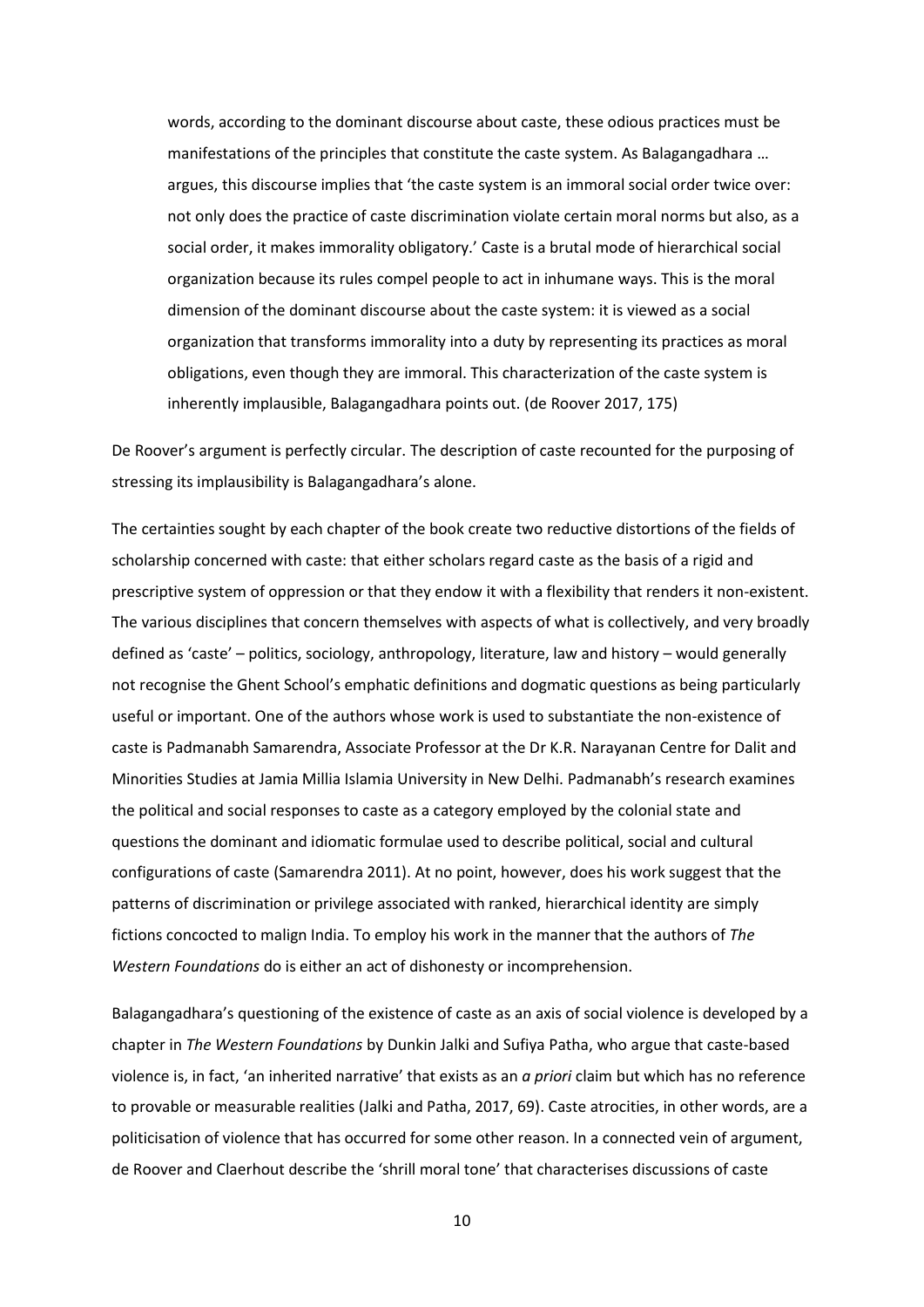inequality as the direct descendent of a judgemental Christian intervention in a pre-supposed violence rather than the result of any observable reality (de Roover and Claerhout 2015, 19).

#### **The Ghent School and Hindu Nationalism**

The Ghent School's self-marginalisation from a supposedly monolithic, intellectual orthodoxy raises the question of the alignment between this work and the politics of Hindu nationalism, as does Balagangadhara's casual reference in 2006 to 'Islamic colonial rule' in India (Balagangadhara, 2006). The late-Anthony Copley commented in a review of *Rethinking Religion in India: the Colonial Construction of India* (2009) that the, '[o]ne positive gain from this mainly negative study is that it pulls the rug from underneath the Hindutva project: if there is no Hinduism, it has no *raison d'etre*' (Copley, 2012). This conclusion is both logical and sensible; its implications should separate the Ghent School from any politics that relies on colonial understandings of Hinduism and Hindus as meaningful categories. Hindu religious nationalism relies upon a mythological Indian past which calls Hindus to recognise and cohere themselves as a beleaguered majority, whose cultural and physical prowess had been affronted and eroded by successive waves of invasion (Sarkar et al 1993, Nandy et al 1995, van der Veer 1992). However, instead of critiquing the derivative categories and defensive politics of Hindu nationalism, the Ghent School shares and broadens this sense of affront to include a sensitivity to the insults apparently offered by mainstream, university-based scholarship, inside and beyond India (Sharma 2017).

This siege mentality affords license for extravagance and generalisation. In a review of Vamsee Juluri's *Rearming Hinduism: Nature, Hinduphobia, and the Return of Indian Intelligence* de Roover questions the aptness of the term 'Hinduphobia' but describes Doniger's work as

a bad case of Cold War social science, the ideological enterprise launched by U.S. universities in the postwar period. This type of writing hides propaganda for the American ideology of freedom under the cloak of 'progressive' scholarship. It systematically depicts non-Western societies as dens of tyranny and patriarchy and then purports the aim of saving the 'oppressed' groups and 'liberal' strands in a society from its dominant culture (de Roover 2016, 376).

Doniger's work is characterised as one expression of a broader, western desire to interfere in India on the pretext of advocacy for a marginalised group. That pretext – the 'oppression' is placed by de Roover in inverted commas – is a western fantasy, manipulated as a means to either extend western dominance over India from without or to destabilise from within. The Ghent School espouse a mirror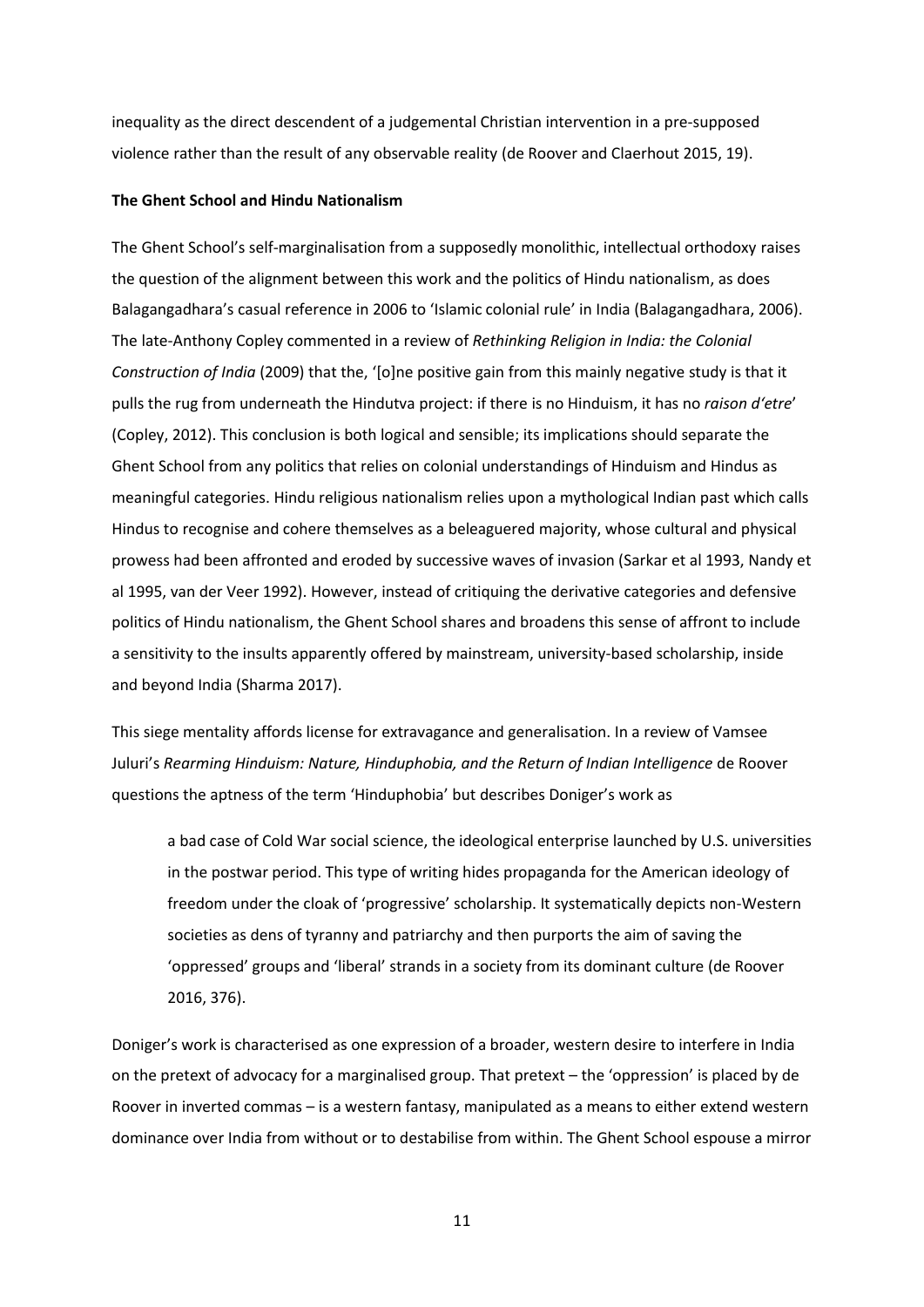dogma. They identify, all around themselves, a field of academic scholarship unified by 'colonial consciousnes' and motivated by a cultural tradition defamation (of Hindu India).

The encouragement of simple, unequivocal truths that are underwritten by accusations of conspiracy resonate well on social media platforms and find amplification in popular politics. Lal has discussed the emergence in diasporic contexts, and in particular in the US, of simplified and muscular upper-caste Hindu politics. This politics finds potent and popular articulation in 'cyberdiasporic Hindu Militancy'; the use of websites and, since Lal wrote, social media to propagate an aggressive politics of grievance (Lal 1999, 152). Prakash Shah's blog (aryalegal.wordpress.com) and twitter account (@aryalegal) contain unequivocal statements about the marginalisation of both Hindus generally and his work specifically. 'Journalists won't be interested', he wrote on twitter on 19 January 2017, 'but our book demolishes propaganda on caste system'. Shah announced the publication of *The Western Foundations of the Caste System* with the tweet: 'Caste system doctrine creation of missionaries. No caste system in India' (@aryalegal 17 July 2017). The defensive argument of defamation is repetitive but elastic; it can stretch to encompass any and all representations of India that find ill-favour. An article written in 2015 by three researchers from Ghent simultaneously invented and protested the designation of India as 'Rapeistan'. Balagangadhara's work is cited to connect two conspiracies: 'India's "rape culture" and "casteridden" society' (Raghuvanshy, Keppens and Rao, 2015). This article was re-tweeted and endorsed by Prakash Shah after widespread protests in India following both the involvement of officials in two cases of sexual violence in 2017 and 2018 (@aryalegal 22 April 2018).

#### **Caste and Hindutva in India**

The emergence of caste as a conspicuous aspect in the work of the Ghent School takes place at a time when social, devotional, political and economic manifestations of caste identity are the subjects of charged public debate in India. The relationship between the Bharatiya Janata Party, who currently hold power in central government, and low-caste politics is complex and, since the start of 2018, fractious. In its 2014 electoral campaign, the BJP stood on a platform of development, promising to unlock the nation's capacity for inclusive wealth regardless of caste, community or connections. From the late-1990s, the BJP courted alliances with communities categorised as 'Other Backward Castes', groups that were asserting their rights to the revised reservations created by the implementation of the Mandal Commission in 1990 (Jaffrelot 2008). At the time, commentators speculated that the combination of this rhetoric and local alliances between the BJP and low-caste activists had decreased the electoral significance of vote banks organised by caste (Desai and Roy, 2016).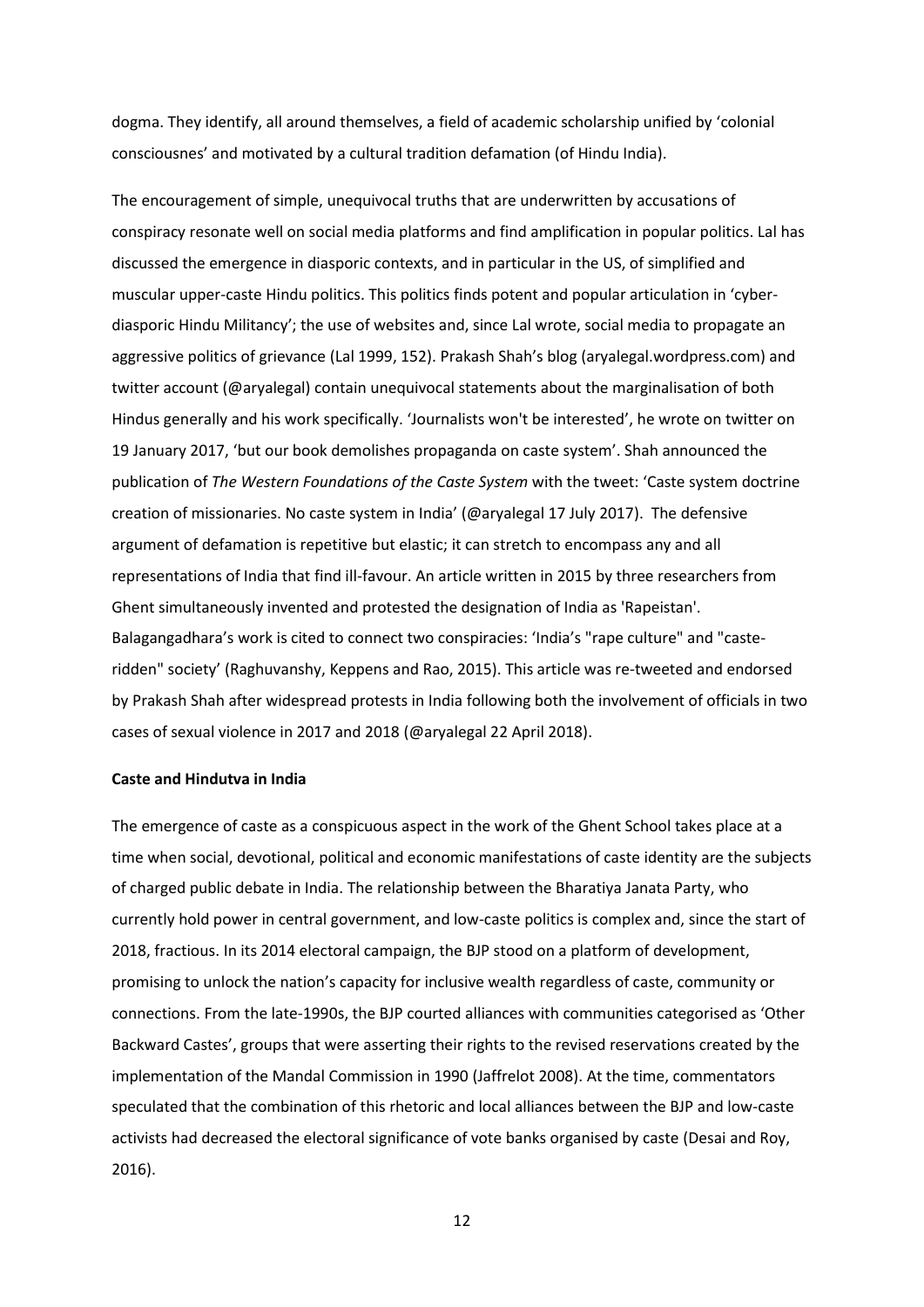Once in power, the BJP made conspicuous attempts to commemorate Babasaheb Ambedkar (1891- 1956), one of the twentieth century's most prominent campaigners against caste oppression, critic of Gandhi and architect of the republic's constitutional provision of caste reservation. In 2015, the purchase was finalised of the house on 10 King Henry's Road in North West London where Ambedkar had lived as a student. Substantial investment has been made to choreograph public and symbolic associations between the BJP and Ambedkar. At the end of 2017, the Dr. Ambedkar International Centre was opened by the Prime Minister, Narendra Modi, on Janpath in New Delhi. A few months later, at an equally prestigious address in Civil Lines, the Ambedkar Memorial was inaugurated, again by the Prime Minister. This attempt to affiliate Ambedkar with Hindu nationalism depends upon selective and significant omissions. For example, the recent, government-sponsored Hindi translations of his publications exclude *The Annihilation of Caste* and *Riddles in Hinduism*. Reservation has been extended to dalits who had converted to Buddhism and Sikhism but not Christianity or Islam and the BJP government in Uttar Pradesh insists on using Ambedkar's father's name, Ramji, a name Ambedkar did not use, in all official references to him (Gorringe and Waghmore 2018, Nair, 2018, Samendra 2016).

Beyond the BJP's selective solicitousness, fundamental frictions exist between Hindu nationalist and dalit politics. BJP advocacy of cow protection creates a clear field of antagonism between Gauraksha piety and the embedded economies of low-status labour in the removal and processing of cattle carcasses. In January 2018 violence broke out in Bhima Koregaon during celebrations that marked the 200-year anniversary of the British-led, low-caste Mahar army's victory against the Peshwar in 1818. Sambhaji Bhide and Milind Ekbote, regionally prominent Hindu nationalists, were accused of inciting anti-dalit violence in which one man was killed.

The most profound rupture in the BJP's symbolic overtures to low-caste politics took place in March 2018, when the Supreme Court introduced changes to the operation of the Scheduled Castes and Scheduled Tribes (Prevention of Atrocities) Act, sparking riots across India and the orchestration of the Bharat Bandh, a national day of dalit protest on 2 April. At the inauguration the Ambedkar Memorial eleven days later, Narendra Modi emphasised his government's commitment to offering both justice and opportunities to dalits, a rhetorical recognition of both systemic oppression and sporadic violence of the kind the Ghent School claim does not exist. In the aftermath of the protests, the *Indian Express* reported on 9 April that the BJP Chief Minister of Uttar Pradesh, Yogi Adityanath, made a measured condemnation of the 'problem' of caste. Adityanath called for the elimination of both caste and untouchability albeit in terms that emphasised the defensive necessity of Hindu unity: 'If we were not divided on caste lines, Somnath temple could not have been demolished'.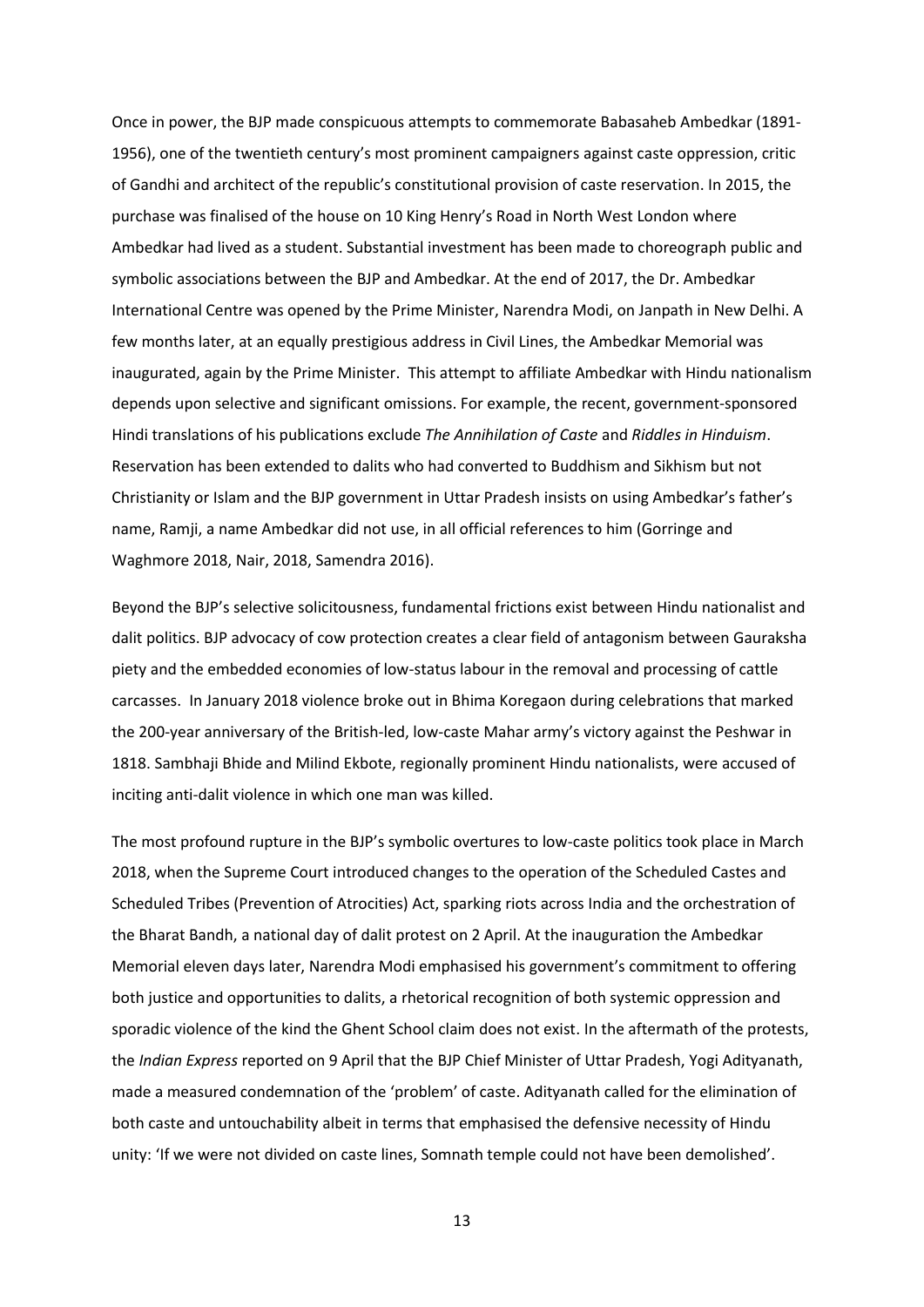Adityanath condemns caste as a practise that weakened Hinduism to make it vulnerable to (Muslim) incursions though his rhetoric leaves as moot the question of whether caste divisions originate within or outside of Hindu society.

The Ghent School's circular reasoning and crude generalisations have no purchase in the BJP's endeavours to maintain, however uneasily, some façade of commitment to low-caste activism. In his own writings Balagangadhara has made clear his disregard for Ambedkar as an intellectual, politician or icon. Ambedkar's reservations, he argues, have created a culture of 'criminality, incompetence and sycophancy' in Indian universities (Balagangadhara 2015). The *Deccan Herald* and *The Hindu*  reported on protests provoked by remarks made by Balagangadhara at a conference entitled, 'The Enigma of Law' in which he described Ambedkar as an 'eccentric fool' and dalit literature as 'bullshit' (Sharma, 2017, Veerendra P.M. 2015).

The very recent history of the relationship between a national government and caste-based identities underlines the complexity and variety through which the politics of caste has been asserted in the twentieth and twenty-first century (Rao 2009). There is, however, no reason to believe that the structure of Indian society has been any more or less complex, or subject to varied interpretations, in the preceding centuries. The allure of 'colonial consciousness' is that it offers a hinge that articulates, and differentiates, an authentic past and a present troubled by external interference. What the concept does not do, indeed what it is specifically designed to side-step, is a meaningful conversation about the nature of social structures however they are articulated or contested. Prakash Shah's simplistic assertions - 'there is no caste system' **-** cannot map in any meaningful way onto contemporary Indian politics or society (@aryalegal 29 March 2018). Those comments belong in contexts in which the parameters of debate can be simplified, and reduced, to a western 'them' versus a Hindu 'us'. This argument possesses its greatest currency in two, codependent contexts. First, outside India in situations in which advocates can claim to speak on behalf of all Hindus and for Hinduism, and second, in the confines of polemical and marginalised scholarship.

# **Conclusion**

The Ghent School, despite the proliferation and verbosity of its publications, takes readers on a tiny circumambulation of a simple, central dogma. 'Colonial consciousness', a simplified Orientalism redux, is used to create a flimsy, populist impression of a liberal scholarly orthodoxy that is arrayed against the recovery of a more authentic version of a Hindu Indian society. 'Colonial consciousness' is also used to delineate a conspiracy of defamation against Hinduism that simultaneously obscures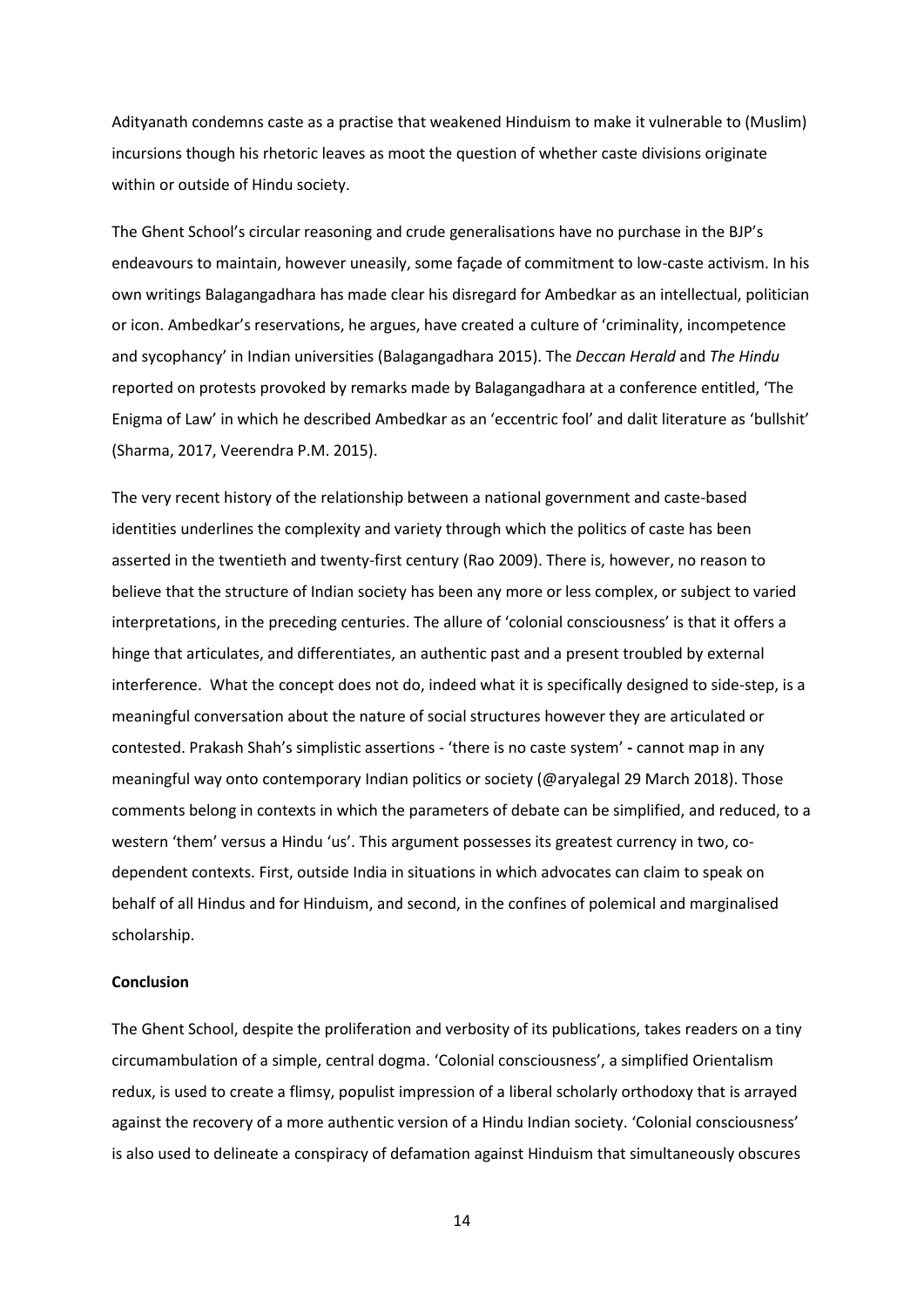and precludes the recovery a more authentic Hindu selfhood. The marginalisation cultivated by Balagangadhara and his acolytes, as beleaguered truth tellers, is an attempt to generate a landscape of scholarship in its own image: aphoristic, polemical and hateful.

# **Bibliography**

Caste: Critiquing Colonial and Contemporary Constructions, Oshwal Centre, UK. 5 April 2014. Conference recording. Discussion 5/8 Panel 1 part 4 (19.40-20.15mins). <https://www.youtube.com/watch?v=Q-TPlVr8RS0&t=1227s> accessed 17 November 2017.

'Indian caste system is a western construct, says scholar at ICHR lecture', *Indian Express*, 12 November 2016.

'Stick to Historical Facts', *The Hindu* (Karnataka). 14 May 2013.

'Telangana: Professor in Trouble over Remarks', *Deccan Chronicle*, 7 December 2015.

'End casteism, untouchability for bright future: Yogi', *Indian Express*. Monday 9 April, 2018.

Appadurai, Arjun. 1988. 'Putting Hierarchy in Its Place', *Cultural Anthropology*, 3 (1): 36-49.

Balagangadhara, S. N. 1992. *"The Heathen in His Blindness...": Asia, the West and the Dynamic of Religion.* Leiden: Brill.

Balagangadhara, S. N. 2006. review of *Imagining Hinduism: A Postcolonial Perspective*. By Sharada Sugirtharajah. Routledge, 2003. *Journal of the American Academy of Religion*, 74 (3): 801–805.

Balagangadhara and Keppens. 2009. 'Reconceptualising the Postcolonial Project', *Interventions: International Journal of Postcolonial Studies.* 11 (1): 50-68

Balagangadhara, S. N. 2012. *Reconceptualizing India Studies*. Delhi: Oxford University Press.

Balagangadhara, S. N. 2015. 'How About Speaking The Truth About Reservations?'. *Swarajya Magazine*. 14 October 2015.

Balagangadhara, S.N., Esther Bloch and Jakob De Roover, Rethinking Colonialism and Colonial Consciousness: The Case of Modern India. Unpublished paper. [http://www.cultuurwetenschap.be/files/publications/Rethinking\\_Colonialism.pdf](http://www.cultuurwetenschap.be/files/publications/Rethinking_Colonialism.pdf)

Chakravarti, Anand. 2001. 'Caste and Agrarian Class: A View from Bihar', *Economic and Political Weekly,* 36 (17): 1449-1462.

Chandra, Kanchan. 2009. 'Caste in our Social Imagination', *Seminar,* no. 601 September. [http://www.india-seminar.com/2009/601/601\\_kanchan\\_chandra.htm](http://www.india-seminar.com/2009/601/601_kanchan_chandra.htm)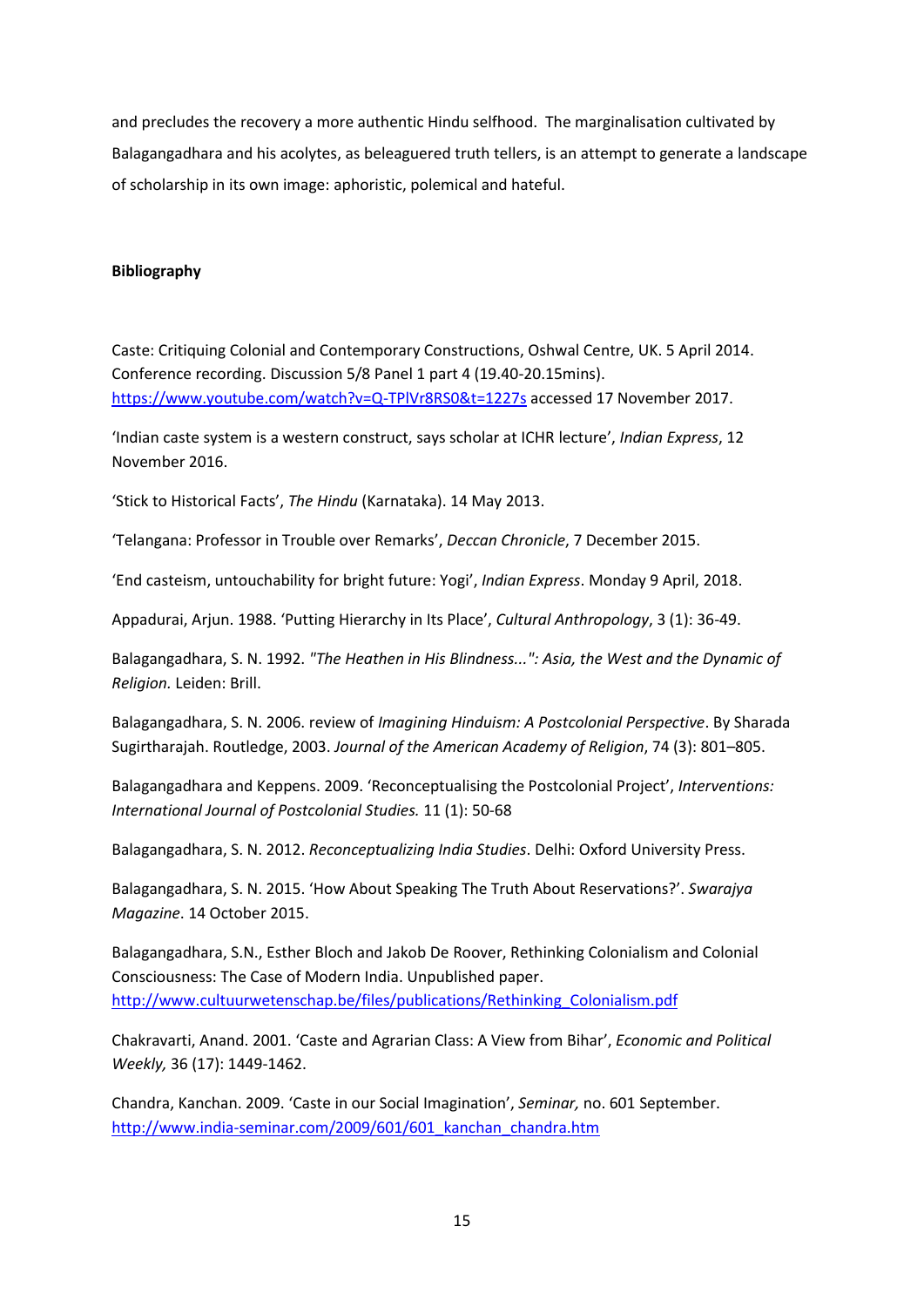Chopra, Samir. 'S.N. Balagangadhara and Rajiv Malhotra on Reversing the Gaze' [https://samirchopra.com/2014/03/16/sn-balagangadhara-and-rajiv-malhotra-on-reversing-the](https://samirchopra.com/2014/03/16/sn-balagangadhara-and-rajiv-malhotra-on-reversing-the-gaze/)[gaze/](https://samirchopra.com/2014/03/16/sn-balagangadhara-and-rajiv-malhotra-on-reversing-the-gaze/) accessed 9 November 2017.

Cohn, Bernard S. 1996. *Colonialism and Its Forms of Knowledge*: *The British in India.* Princeton University Press.

Cohn, Bernard. 1998. *An Anthropologist among the Historians and other Essays*. Oxford University Press.

Copley, Anthony. 2012. Review of *Rethinking Religion in India: the Colonial Construction of India*. Edited by Esther Bloch, Marianne Keppens and Rajaram Hedge *Journal of the Royal Asiatic Society,* 22 (3-4): 612-613.

Desai, M. S., & Roy, I. 2016. 'Development Discourse and Popular Articulations in Urban Gujarat'. *Critical Asian Studies,* 48: 1-26.

Dhanda, M., Waughray, A., Keane, D., Mosse, D., Green. R. and Whittle, S. 2014. *Caste in Britain: Socio-legal Review*. Equality and Human Rights Commission Research Report no. 91. Manchester: Equality and Human Rights Commission.

Dhanda, Meena. 2017. 'Casteism amongst Punjabis in Britain', *Economic and Political Weekly*. 52 (3): 62-65.

Dirks, Nicholas B. 2001. *Castes of Mind: Colonialism and the Making of Modern India*. Princeton University Press.

Fárek, Martin, Dunkin Jalki, Sufiya Pathan, Prakash Shah, eds. 2017. *Western Foundations of the Caste System*. Palgrave Macmillan.

Fárek, Martin, 'Caste or qualification? Vaisnava discussions about brahmanas in colonial India', paper presented, Caste: Critiquing Colonial and Contemporary Constructions, Oshwal Association of the UK, 4 April 2015. Available at:

<https://www.youtube.com/watch?list=PLuUXZQuawHD3yTMJnnvl3REz9C4ckwSic&v=5RYsHRvefvw>

Fuller, C. J. and Haripriya Narasimhan. 2014. *Tamil Brahmans: The Making of a Middle-Class Caste*. The University of Chicago Press.

Gandhi, Supriya, 'Secularism and Hindutva histories', *The Imminent Frame*, December 1, 2017. <https://tif.ssrc.org/2017/12/01/secularism-and-hindutva-histories/> accessed 8 January 2018.

Gelders, Raf. 2009. 'Genealogy of Colonial Discourse: Hindu Traditions and the Limits of European Representation', *Comparative Studies in Society and History*. 51 (3): 571-572.

Gelders, Raf and S. N. Balagangadhara. 2011. 'Rethinking Orientalism: Colonialism and the Study of Indian Traditions'. *History of Religions*. (51) 2: 101-128.

Gopal, S. ed. 1991. *The Anatomy of a Confrontation*. Delhi: Viking.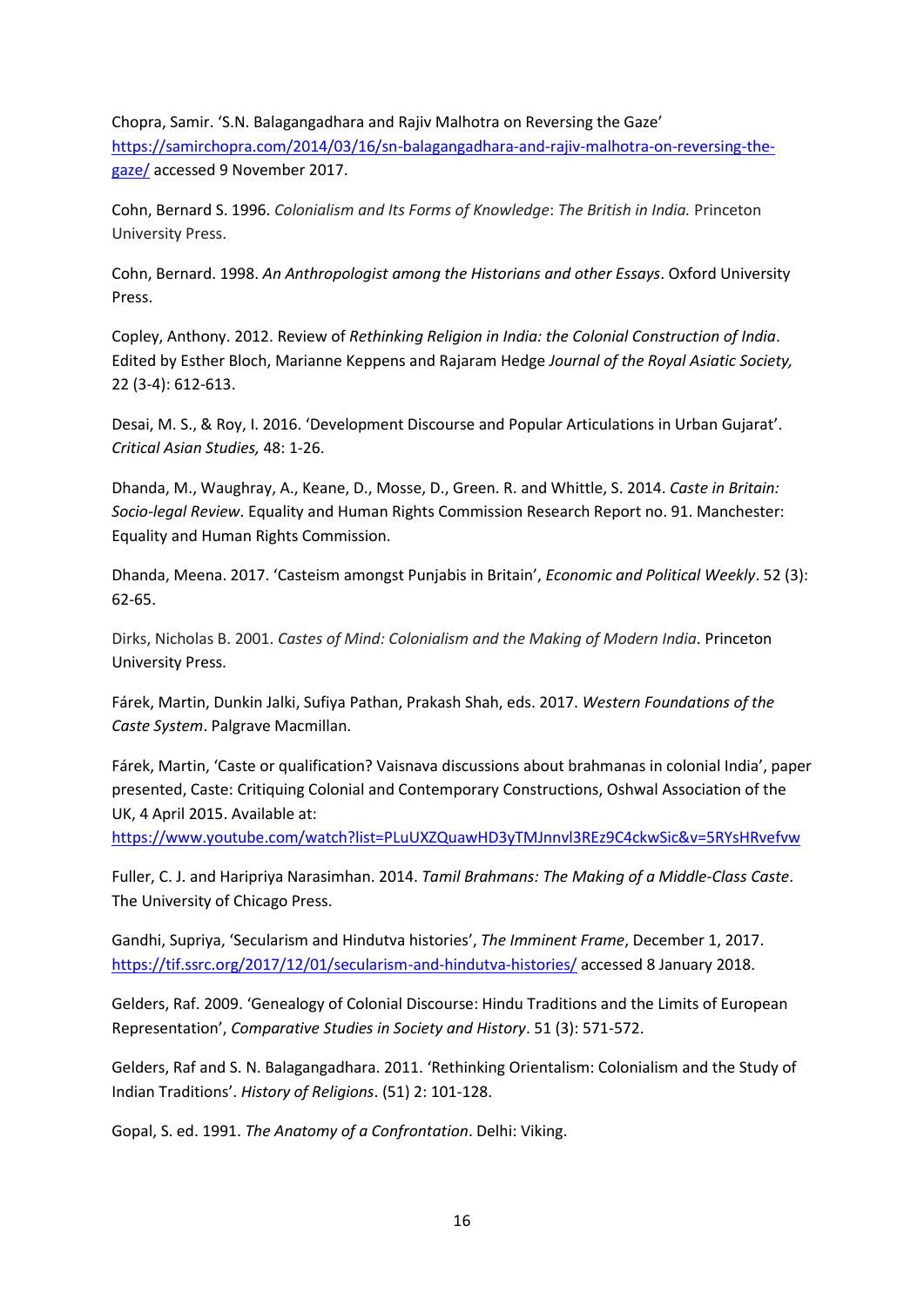Gorringe, Hugo and Waghmore, Suryakant, '"Go Write on the Walls that You Are the Rulers of this Nation": Dalit Mobilisation and the BJP'. Paper presented at the British Association of South Asian Studies Conference, Exeter, 18-20 April 2018.

Gurukkal, Rajan. 2014. 'A Blindness about India', *Economic and Political Weekly*, 49 (49): 12-15.

Inden, Ronald B*.* 1986. *'*Orientalist Constructions of India'. *Modern Asian Studies* 20 (1): 401-446.

Jaffrelot, Christophe. 2000. 'The Rise of the Other Backward Classes in the Hindi Belt'. *The Journal of Asian Studies*. 59 (1): 86–108.

Jalki, Dunkin. 2018. 'Who Says Lingayat Vachanas Are Not Adhyatmic Reflections?', *Swarajya* 29 April 2018[. https://swarajyamag.com/ideas/who-says-lingayat-vachanas-are-not-adhyatmic-reflections](https://swarajyamag.com/ideas/who-says-lingayat-vachanas-are-not-adhyatmic-reflections) (accessed 1 May 2018)

Juluri, Vamshee, 2015. *Rearming Hinduism: Nature, Hinduphobia and the Return of Indian Intelligence*. Westland Books.

Lal, Vinay. 1999. 'The Politics of History on the Internet: Cyber-Diasporic Hinduism and the North American Hindu Diaspora'. *Diaspora: A Journal of Transnational Studies*, 8 (2): 137-172.

Larson, Gerald. 1997. Review of *'The Heathen in His Blindness...': Asia, the West and the Dynamic of Religion* by S. N. Balagangadhara, *Philosophy East and West*. 47(3): 433-435.

Lorenzen, David. 2006. *Who Invented Hinduism?: Essays on Religion in History.* New Delhi: Yoda Press.

Mosse, David. 2012. *The Saint in the Banyan tree: Christianity and Caste Society in India.* Berkeley: University of California Press.

Nair, Sulekha. 2018. 'UP govt adds 'Ramji' to BR Ambedkar's name: BJP won't succeed in hijacking Babasaheb for caste politics, say experts', *Firstpost*, 2 April 2018.

[https://www.firstpost.com/politics/modi-yogi-adityanath-and-the-bjp-will-not-succeed-in-hijacking](https://www.firstpost.com/politics/modi-yogi-adityanath-and-the-bjp-will-not-succeed-in-hijacking-ambedkar-for-caste-politics-4415163.html%20accessed%201%20May%202018)[ambedkar-for-caste-politics-4415163.html accessed 1 May 2018.](https://www.firstpost.com/politics/modi-yogi-adityanath-and-the-bjp-will-not-succeed-in-hijacking-ambedkar-for-caste-politics-4415163.html%20accessed%201%20May%202018)

Nandy, Ashis, Shikha Trivedy, Shail Mayaram, and Achyut Yagnik. 1995. *Creating a Nationality: The Ramjanmabhumi Movement and Fear of the Self*. Delhi: Oxford University Press.

Nagaraj, D. N. 2011. *The flaming feet and other essays: the Dalit movement in India*. Seagull Books.

Nicholson, Andrew. 2010. *Unifying Hinduism: Philosophy and Identity in Indian Intellectual History*. New York: Columbia University Press.

Oddie, Geoffrey A. 2006. *Imagined Hinduism: British Protestant Missionary Construction of Hinduism, 1793–1900*. New Delhi: Sage Publications.

Pennington, Brian. 2005. *Was Hinduism Invented? Britons, Indians, and the Colonial Construction of Religion*, Oxford: Oxford University Press.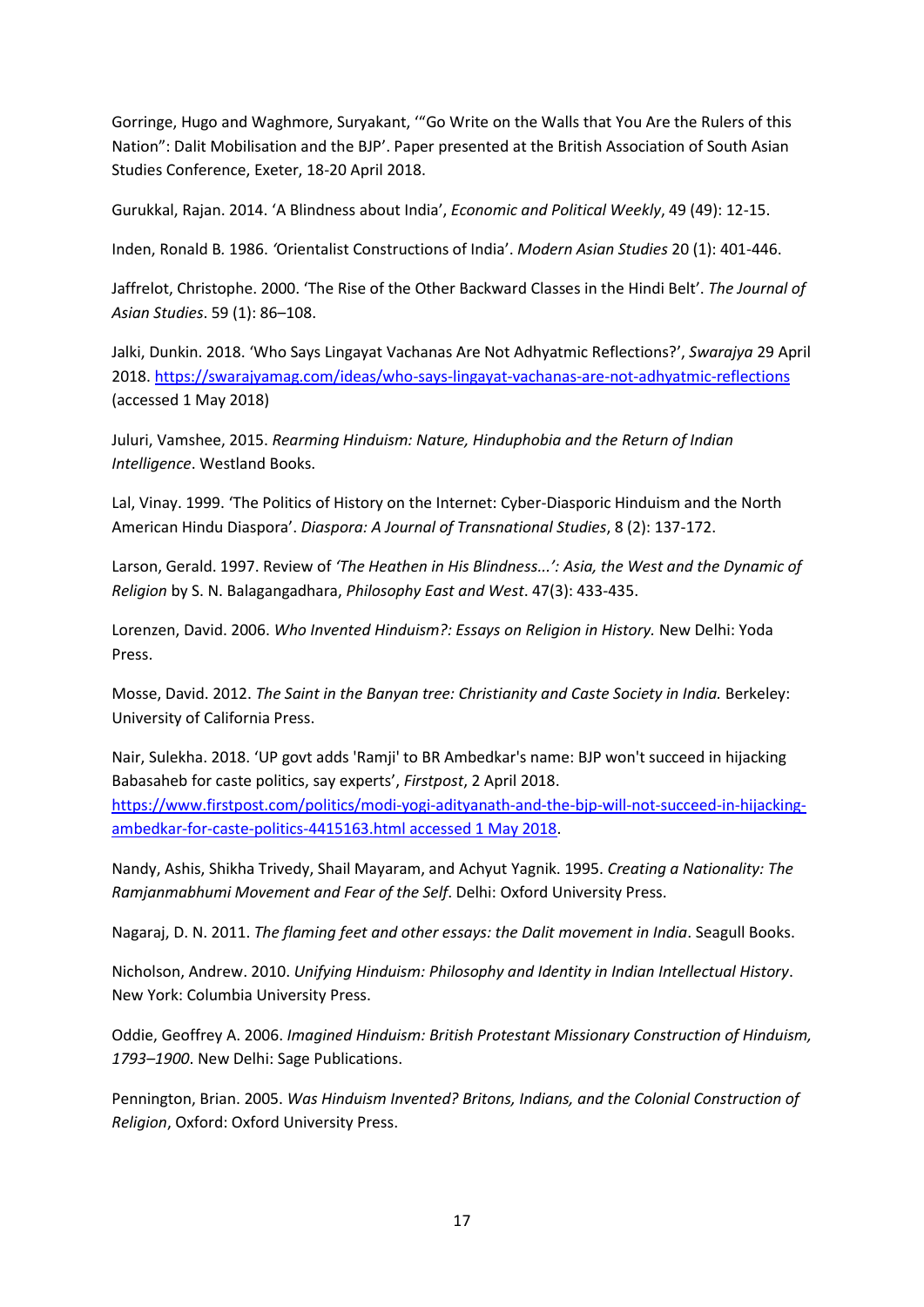Raghuvanshy, Garima, Marianne Keppens and Anil Rao. 2018. 'India is not 'Rapeistan': How media is failing'. *Daylio*. 24 October 2015 [https://www.dailyo.in/lite/politics/baghpat-sisters-rape-diktat](https://www.dailyo.in/lite/politics/baghpat-sisters-rape-diktat-khap-panchayat-up-human-rights-jeetendra-singh-media-investigative-journalism/story/1/6964.html?__twitter_impression=true)[khap-panchayat-up-human-rights-jeetendra-singh-media-investigative](https://www.dailyo.in/lite/politics/baghpat-sisters-rape-diktat-khap-panchayat-up-human-rights-jeetendra-singh-media-investigative-journalism/story/1/6964.html?__twitter_impression=true)journalism/story/1/6964.html? twitter impression=true accessed 23 April 2018.

Rawat, Ram, 2012. *Reconsidering Untouchability: Chamars and Dalit History in North India*. Delhi: Permanent Black.

Rao, Anupama, 2009. *The Caste Question: Dalits and Politics in Modern India*. University of California Press.

de Roover, Jacob. 2017. 'A Nation of Tribes and Priests: The Jews and the Immorality of the caste system'. In *Western Foundations of the Caste System*, edited by Martin Fárek et al. 173-220. Palgrave Macmillan.

de Roover, Jakob. 2016. 'On the Road to Renaissance?', *International Journal of Hindu Studies*. 20: 373–383.

de Roover, Jakob. 2015. *Europe, India, and the Limits of Secularism*. Delhi: Oxford University Press.

de Roover, Jakob and Sarah Claerhout. 2015. 'The Caste Connection. On the Sacred Foundations of Social Hierarchy', *Theatrum historiae*. 17: 9-36.

Samarendra, Padmanabh. 2016. 'Religion, Caste and Conversion', *Economic and Political Weekly.* 51 (4): 13-16.

Samarendra, Padmanabh. 2011. 'Census in Colonial India and the Birth of Caste', *Economic and Political Weekly.* 46 (33): 50-58.

Sarkar, T. et al, 1993. *Khaki Shorts Saffron Flags: Critique of the Hindu Right*. Delhi: Sangam Books.

Shah, Prakash. 2016. 'What lies behind the inclusion of caste in the UK Equality Act?', Religion and Global Society, LSE Blog. [http://blogs.lse.ac.uk/religionglobalsociety/2016/10/what-lies-behind-the](http://blogs.lse.ac.uk/religionglobalsociety/2016/10/what-lies-behind-the-inclusion-of-caste-in-the-uk-equality-act/)[inclusion-of-caste-in-the-uk-equality-act/](http://blogs.lse.ac.uk/religionglobalsociety/2016/10/what-lies-behind-the-inclusion-of-caste-in-the-uk-equality-act/) accessed 2 May 2018.

Shah, Prakash. 2015. *Against Caste in British Law: A Critical Perspective on the Caste Discrimination Provision in the Equality Act 2010*. Palgrave Macmillan.

Shah, Prakash. 2015. '"An ancient system of caste": How the British law against caste depends on Orientalism', *Theatrum Historiae*, 17: 119 – 141.

Shah, Prakash. 2017. Aryalegal Blog post. 'Dear Dr. Shalini Sharma', 6 November 2017 [https://aryalegal.wordpress.com/2017/11/06/dear-dr-shalini-sharma/,](https://aryalegal.wordpress.com/2017/11/06/dear-dr-shalini-sharma/) accessed 17 November 2017

Shah, Prakash. 2015. 'Caste, critique and colonial consciousness: A response to Meena Dhanda', *Indiafacts*. [http://indiafacts.org/caste-critique-and-colonial-consciousness-a-response-to-meena](http://indiafacts.org/caste-critique-and-colonial-consciousness-a-response-to-meena-dhanda/)[dhanda/](http://indiafacts.org/caste-critique-and-colonial-consciousness-a-response-to-meena-dhanda/) accessed 17 November 2017.

Sharma, Shalini. 2017. 'Hindutva and historical revisionism', *History Workshop On-Line*, 20 July 1917. <http://www.historyworkshop.org.uk/hindutva-and-historical-revisionism/#comments>